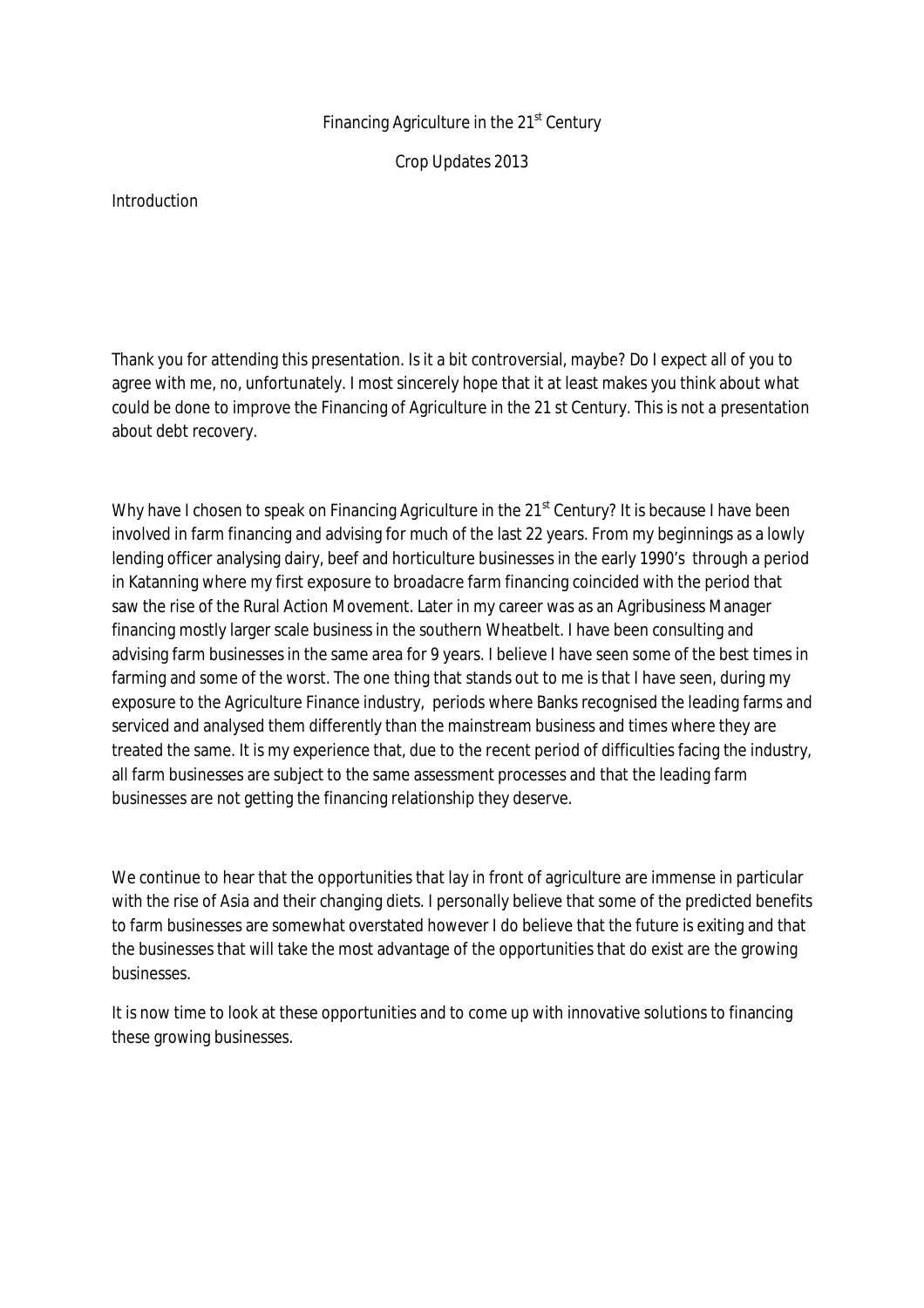The ANZ bank recently commissioned a report by Port Jackson Partners titled 'ANZ Insight' which outlines *their* view of the opportunities and challenges confronting Agriculture in Australia and New Zealand.

# *The full report is a good read.*

Throughout the report it highlights the need for the increase in capital required to advance Agriculture and take advantage of what they see are the future opportunities. One quote from the report, is:

"*Farmers face significant challenges in raising sufficient capital to fund growth and support farm turnover". "New structures for owning and operating farms need to be encouraged to attract investment from domestic and foreign sources and capital markets. These structures might include rapidly evolving equity partnerships, modern variants of share farming and the use of off-take agreements".* 

Much of my presentation focuses on the challenges in farm financing from a domestic capital point of view and the potential implications for the future and possible government involvement.

What will be covered

- Short history of Agricultural financing in Australia
- The current position
- What Planfarm numbers are telling us
- Constraints of a growing business
- Future innovation in Agricultural Finance

History of Agricultural Financing in Australia

The key history of financing dates back to the 1890's when State Based governments established Rural Banks following the failures of Banks in the 1890 depression. The primary goal of these institutions was to service farmers and rural communities.

Followed by;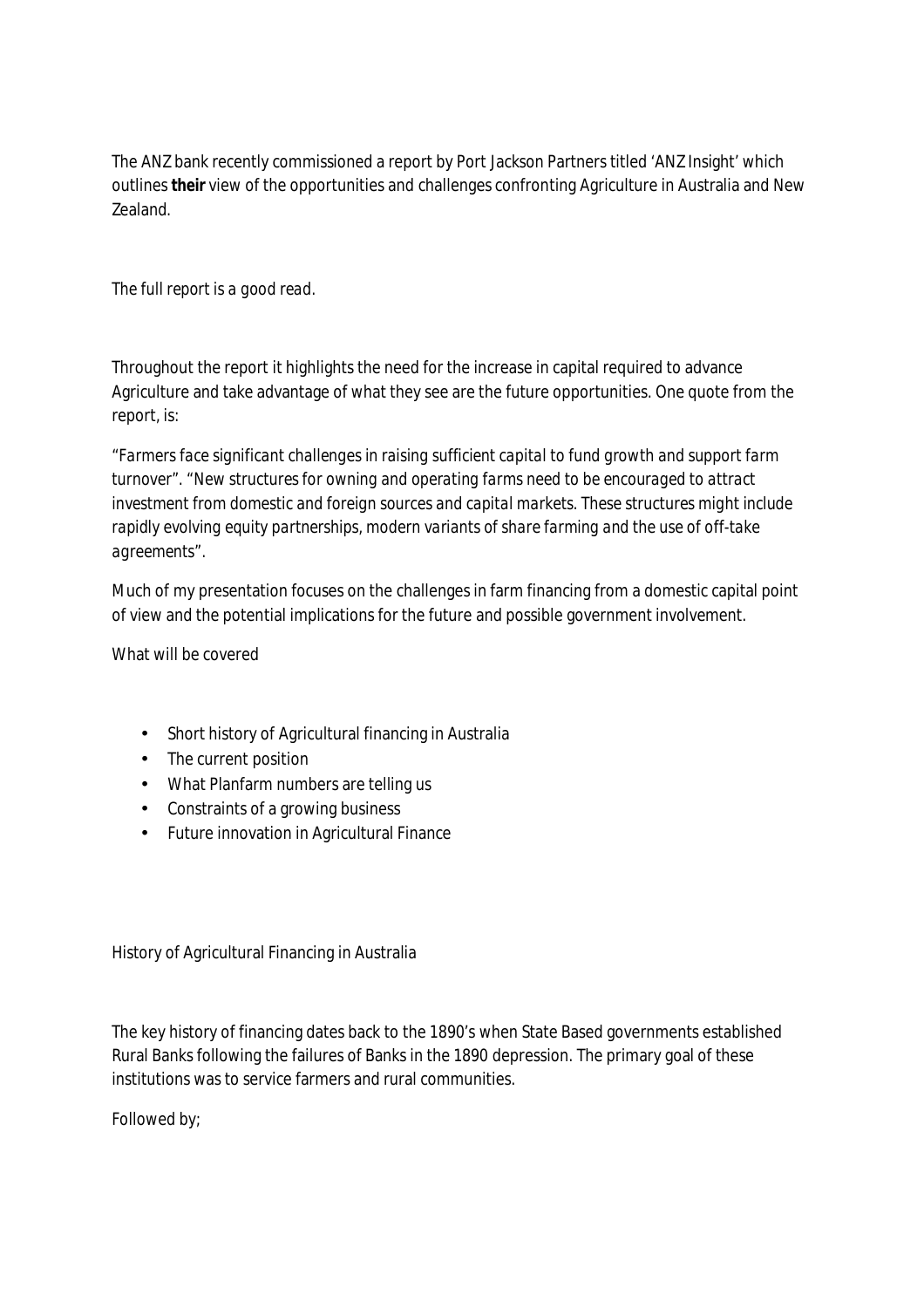The establishment of the 'Mortgage Bank Department' the precursor for the Commonwealth Development Bank.

And then the establishment of the Primary Industries Bank of Australia.

Following years of debate at a Federal level the 'Mortgage Bank Department' was established within the Commonwealth Bank (the then Reserve Bank) to provide long term funding for primary production. This was bought about in 1943 under war provisions, to protect what is today called food security, after the legislation was shelved in 1938 following steep opposition from trading banks of the day.

In an paper written by Evan Jones, Associate Professor in Political Economy at the University of Sydney, published in 2002, he supports the view that change in agricultural finance has been best served by government intervention and not left in the sphere of the 'free market'. Whilst I cannot divorce myself from my personal 'free market' views, Mr Jones makes some interesting and supported observations.

One contentious view presented in the paper is that the CDB 'confronted directly the failings of the private banks. In the place of an emphasis on security, the Development Bank placed an emphasis on prospects'. Viewed as a true 'lending on cashflow'!

In 1978 the Primary Industries Bank of Australia was established and owned by a consortium of the entire banking community which refinanced rural loans apparently making such loans more attractive propositions to lenders.

For much of this period and certainly up until the establishment of the CDB most Agricultural lending was via an Overdraft facility favoured by banks as they were short term facilities that were able to be extended and recalled at their discretion. Unfortunately these types of facilities were not vehicles by which a farm business could make long term investment decisions.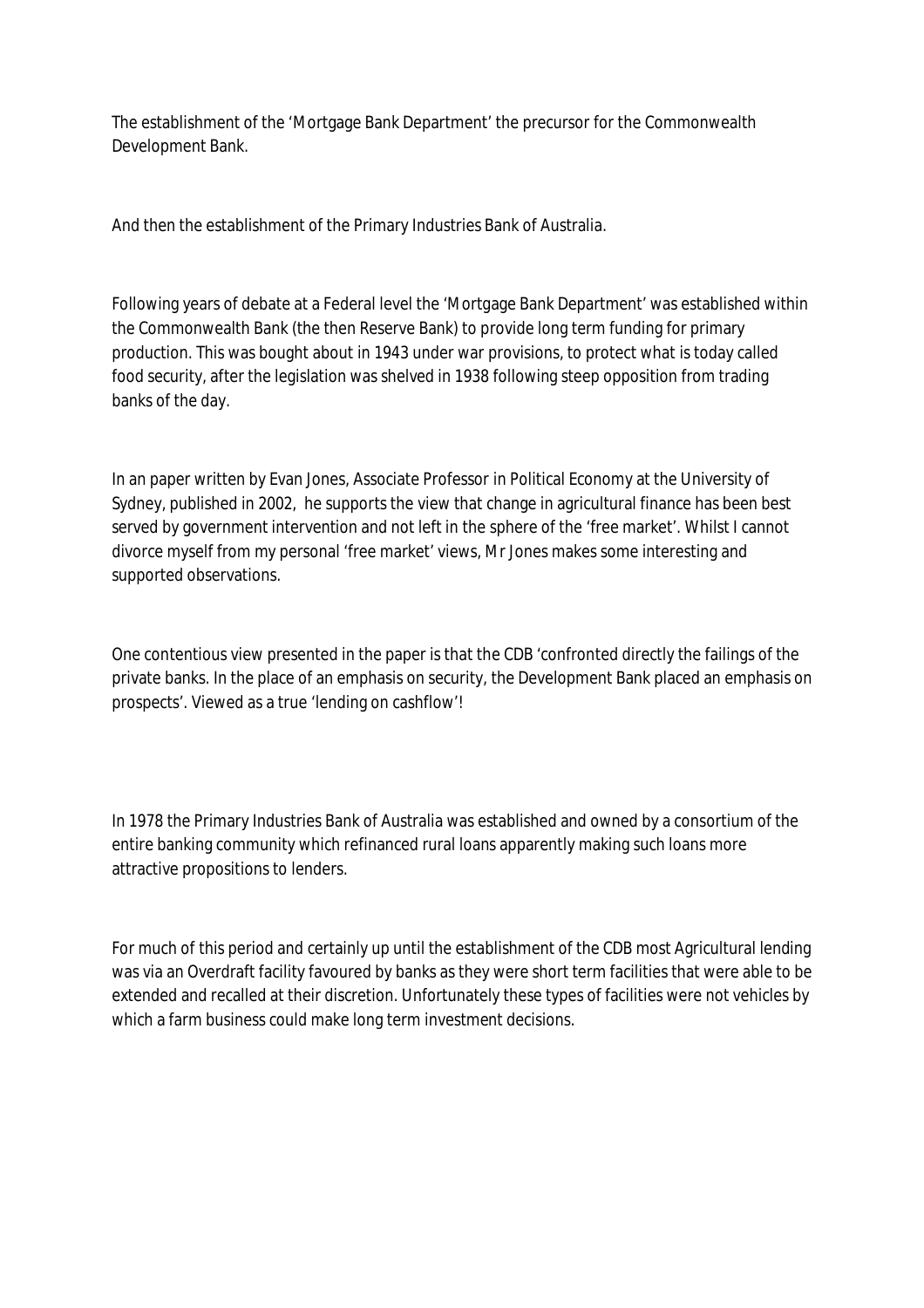### Current Position

All major lenders have some exposure to Agricultural funding offering funding vehicles that have, in the main, been extended from within their commercial businesses. Very few have been developed specifically with agriculture in mind.

We have seen Managed Investment initiatives come and for the most part go from agriculture financing. I have resisted calling these Managed Investments Schemes. Although my experience with analysing many of these as a commercial banking analyst with NAB tells me that many of them are just that, Schemes. Any funding vehicle which attracts investors based primarily on taxation incentives and not solid future returns is exposed to financial market failure and government intervention like what we have seen over the past 4 years.

Recent focus has been on the injection of outside capital. Much of this from foreign investment. Some of this has been direct (i.e. buying farmland to operate) and some has been to engage a passive investment (i.e. purchased to lease out).

However the Knights on White Horses are not mounting a crusade to save us all, including the Banks, from highly indebted, non performing, farm businesses. Apart from a reasonable high profile, well publicised transaction, the majority of properties that have been purchased in recent times will not contribute to the reduction of what would be called the non performing debt.

In fact the passive investment presents potential challenges to domestic financiers of how to fund the working capital for the Lessor to be able to operate the property.

Structural or policy issues.

Comments made in the ANZ Insights publication by Port Jackson partners is that the structure of the modern farming business does not easily support their future outlook of shared equity partnerships. There would need to be concessions made at federal government level due to the potential ramifications of capital gains tax when selling farms into these arrangements even if such arrangements were to be attractive to institutional investors.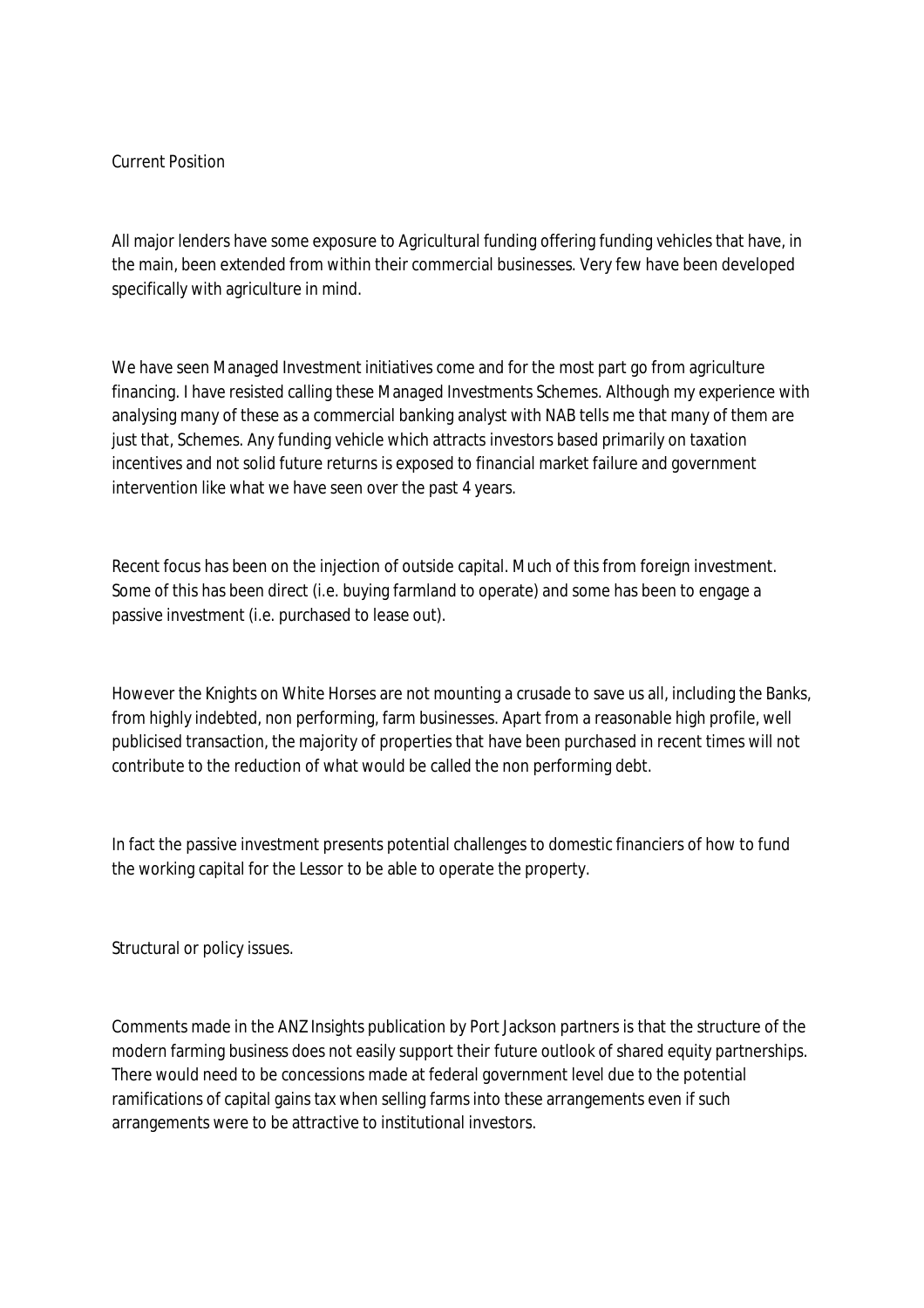With regard to the policy stance of mainstream financial institutions changes need to be made to accommodate the needs of what Ross Kingwell outlined as the "growing sector" of the farming businesses as it is these businesses that are the future of the industry and will be the ones that have continual struggles to access capital under current policies.

What the best businesses are doing

The past 6 year data for the top 25% performers within the Planfarm database would indicate that the best businesses are recognising the need to access capital via leasing of land as opposed to purchasing outright in ever increasing levels. This chart is on a return on capital basis being (NPBT – Depreciation – Lease cost).

As can be seen businesses across all rainfall zones that have recognised the benefit of accessing capital via lease have performed better over this 6 year period than those who have total ownership of the capital base of their business. This six year period is from 2007 – 2011.

Whether this result has been by natural progression or a conscious decision is unclear however I suspect that, with the top business, it is conscious as they have seen land values in most areas accelerate beyond the level of profitability that can be achieved. Particularly if purchased on highly geared finance.

This expansion has bought and will bring challenges in how these businesses' access working capital. It needs to be noted that business who expand too quickly whether it is by lease or purchase place themselves at higher risk, especially if the expansion is followed by poor season. All businesses need to understand the potential ramifications and position their business to withstand seasonal variation.

2 Client Comparison

Whilst it is difficult to compare the outcome of leasing land versus purchasing on a hard practical basis, this comparison presented is an interesting case study.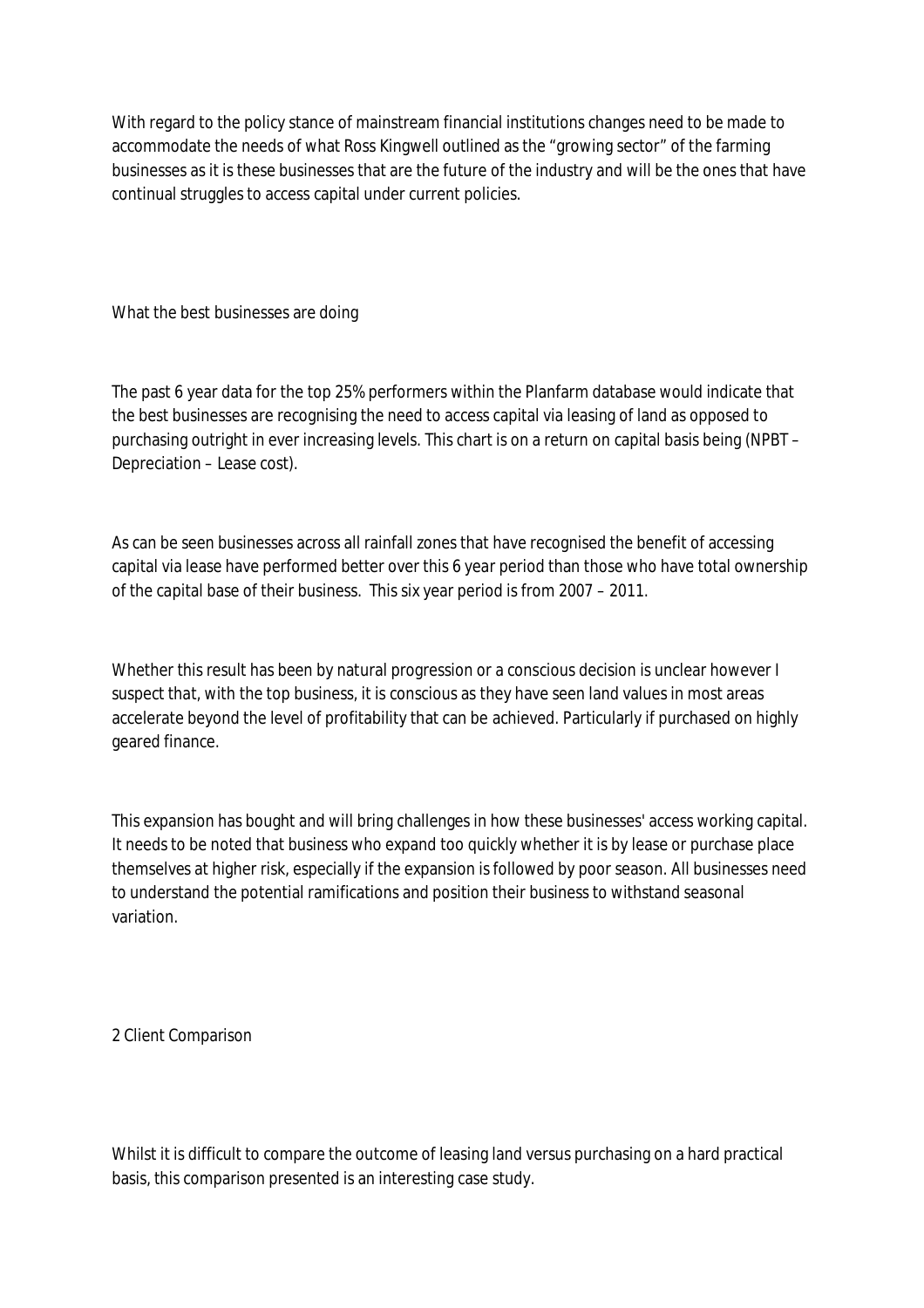Before I provide more detail to the slide in front of you I must outline, for those who may not be familiar, what LVR or Loan to Valuation ratio means. Most of you in the room would be aware that Loan to Value Ration is the ratio of a borrowers debt level to the value of the direct security available to the financier. For example if a client has total debt facilities, including an overdraft, of \$600,000 and the value of the direct security held by the financier is \$1,000,000 then the LVR is stated as 60%. This is usually called Peak LVR as it is the maximum the client borrows at any one time in the season.

In this slide,

Both businesses are in the same district (some 10kms apart), both are mixed farming enterprises with similar cropping percentages and both run sheep. Land values applied are the same / ha throughout the period. One variation is that Farmer B includes export hay in his cropping enterprise. Both business have been regular visitors to the Planfarm top 25% performers on an Operating Profit basis and both have expanded their available hectares at similar rates over the comparison period.

Farmer A chose to expand his business base predominantly by leasing whilst Farmer B chose to purchase land on debt.

Both businesses commenced the period with low Core LVR's however as at 2012 Farmer A had maintained a low core LVR whilst Farmer B has had a substantial increase. As opposed to the definition of Peak LVR, Core LVR is total debt (excluding HP debt), usually at the start of the year, less any unsold commodity (grain, wool) and pre-purchased consumables (fertiliser, chemical). Both Farmer A and B have seen their Peak LVR increase over time. Whilst both Peak LVR's are now similar Farmer A did go through a period after 2009 and 2010 that saw Peak LVR at 69%.

The clear difference is the growth over the period. Farmer A has grown by some \$733,000 whilst Farmer B has hardly had any growth at all.

Ross Kingwell outlined the key elements of a growing business.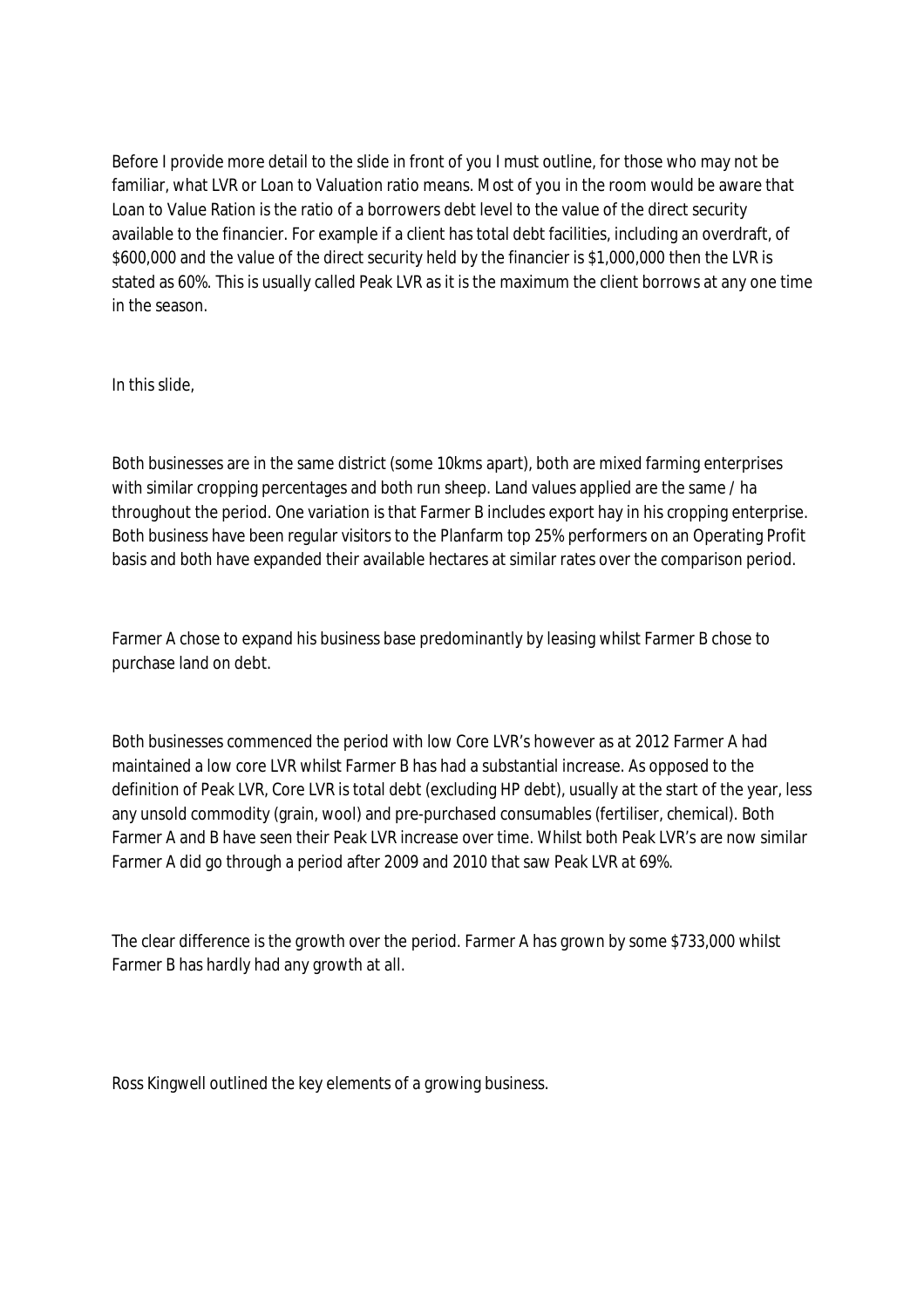The following data comes from one such business. It is not one of the businesses in the previous case study although some of the features are similar. They have;

Good economies of scale including a balance of owned and leased land

Good labour mostly young family members who are skilled and educated and under the guidance of their father.

Strong financial performance

They are challenged by;

Constraints on funding of working capital

Long term succession planning

What the data is showing

The business has expanded over the period 2007 to 2012 via both land purchase and lease and is expanding again in 2013.

Labour is mostly from within the family.

The business financial performance is strong even though they have had 2 consecutive years of loss in 2009 and 2010 with an average Net Profit (before drawings) of \$565,000 (excluding projected profit). Return on capital averages 11%.

The balance sheet has been produced on the basis that land values are constant and equity has varied between 54% and 81%.

This business, despite financial performance, has constantly battled with funding even though they have funded a substantial amount of expansion from retained earnings. I would also like to add that the business also funded a large divorce settlement through the same period.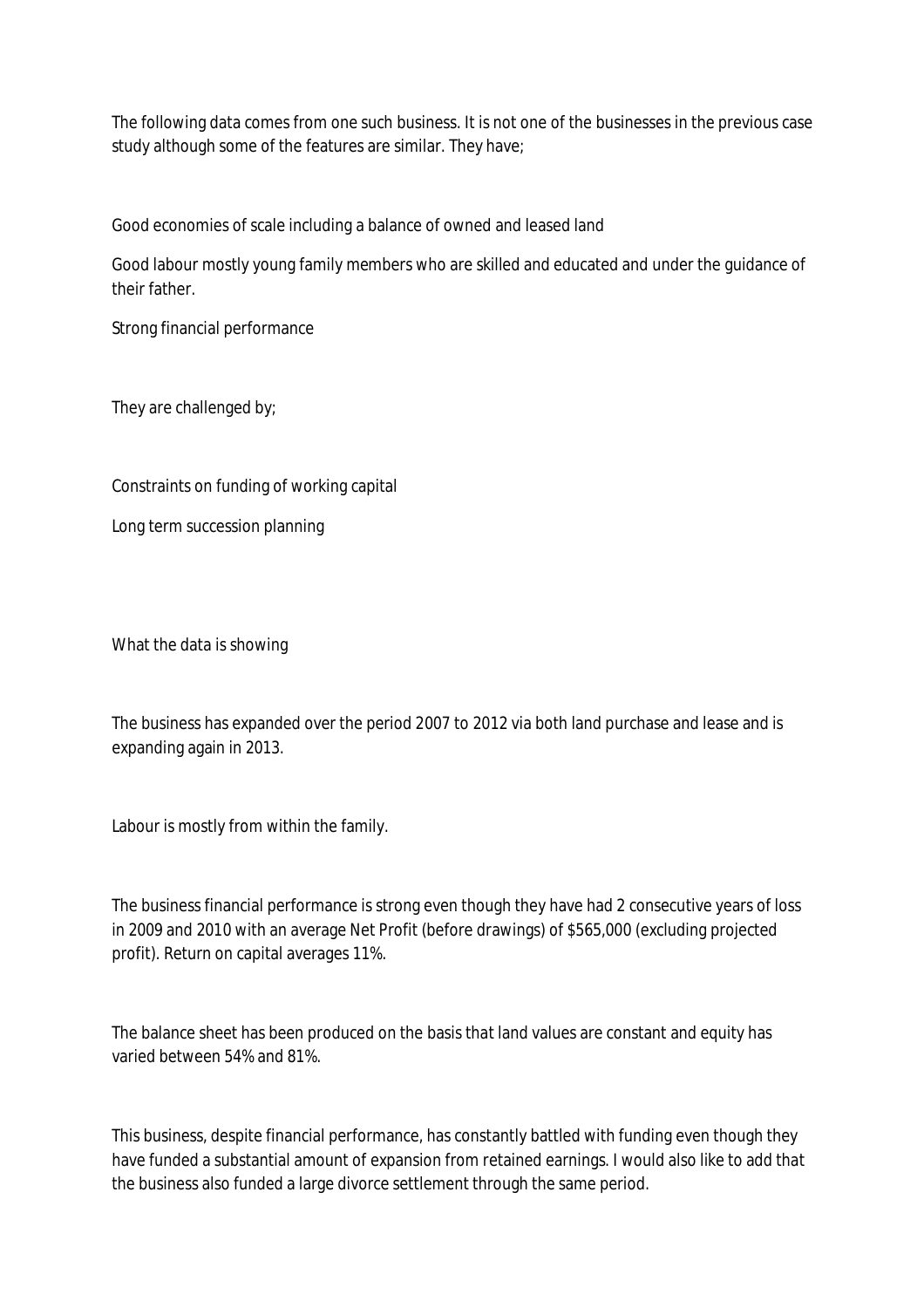During this period (2008 – 2011) the business was constantly commented to by their financier that they had concerns about their risk and the business exposure to leased land and that they should consider relinquishing the leases in order to constrain working capital requirement.

The business chose to leave their then financier for one that appeared to recognise the benefits of leasing and understood their working capital needs. However, despite the new financier not considering the business to be a risk has placed a cap on working capital such that the business has to defer some fertiliser payments for the 2013 season in order to remain within the new financier's requirements. In other words the new financier just has a higher tolerance to peak LVR than the previous funding source. There appears to be little recognition for the key performance indicators of the business (i.e. Management, labour, financial performance).

I have included a measure of Core LVR to show what I believe to be the 'real' level of risk this business is to a financier.

To further demonstrate the strength of this business, and others like it, I have utilised an analysis program call @Risk.

Whilst I don't want to bore you with the details of what this program is in its entirety I will outline its main features and outcomes.

@risk is an analysis tool. Essentially a sensitivity tool. It has been used for quite a number years in project assessment particularly in the mining and manufacturing sector. Whilst not a new analysis tool it has, until recently, not been utilised in agriculture. The @Risk program was introduced to us, and other Western Australian consultancy firms through the GRDC funded "grain and graze' as a part of the risk and uncertainty project. Essentially it takes data from long term client history and runs Monte Carlo equations over the data and produces output such as the graph in front of you.

The bottom line shows the Potential financial outcome of the data entered and the values on the left are the frequency at which these outcomes occurred.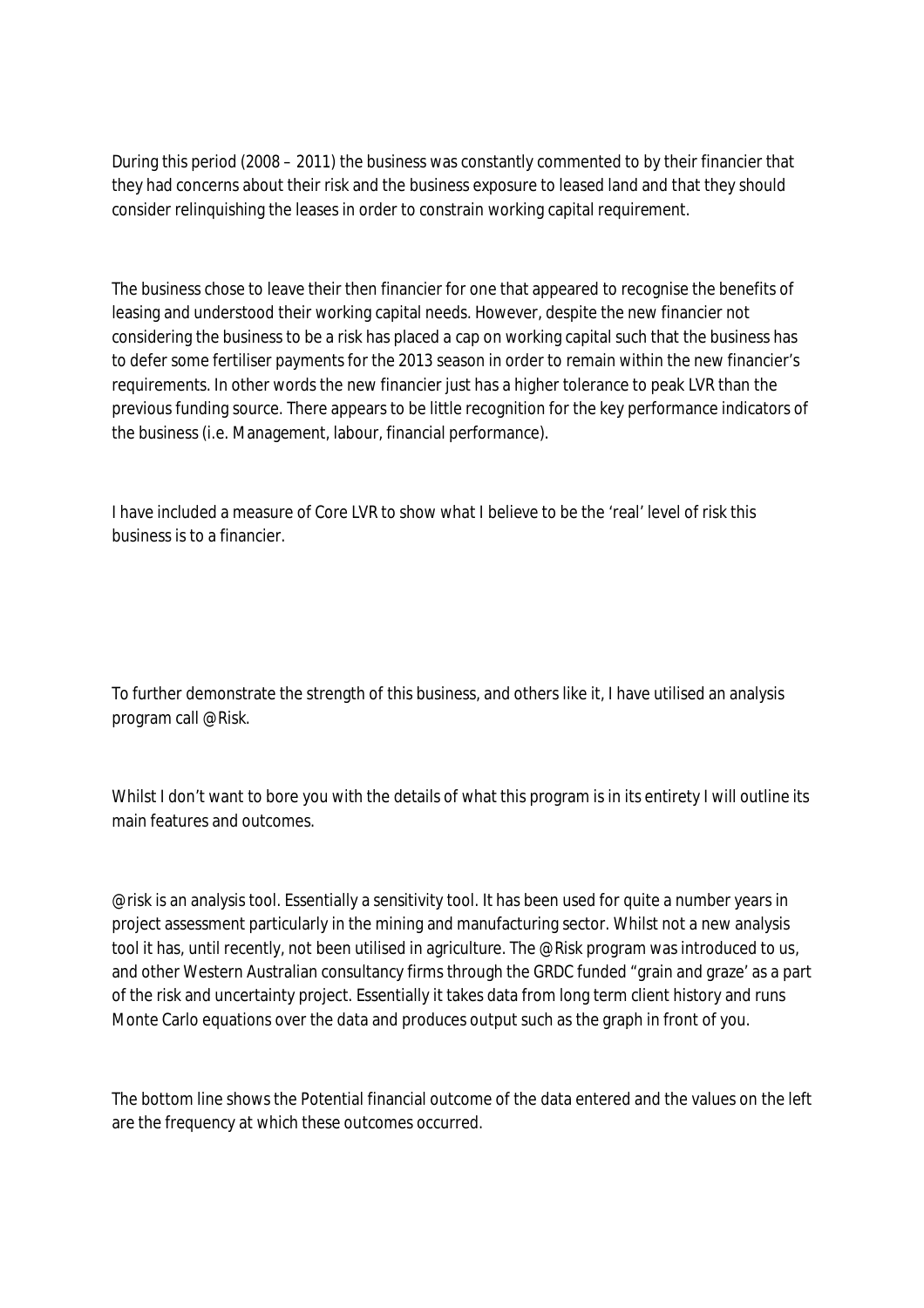The chart demonstrates the ability to service all commitments including, interest, plant replacement, taxation and drawing along with paying off all loan principle in a period of 15 years in 73% of all years.

This bar on the left which is isolated on its own is the ramifications of what is known as a catastrophic year which is a year that occurs much less frequently than normal outcomes such as 2010 which has been classed in this business as a 1 in 25 year occurrence. It is not being discounted, in fact it is being highlighted rather than hidden in the averages as it is the risk to this financial outcome that must be considered by a growing business when decisions of expansion are made.

The following @risk chart is the same information however indicated the 88% of years that this business can meet at least interest only.

Financial Innovation for agricultural businesses in the  $21<sup>st</sup>$  century

Financing the growing agricultural businesses in the  $21<sup>st</sup>$  century comes with challenges. Challenges that require some innovative changes to current thinking. The emphasis of this presentation has been based on the increasing and ongoing need to access capital from which to increase profitability.

Innovations that should be considered by the financial institutions are;

Establishing true partnerships between banks and clients. These relationships should be based on long term plans with clear understanding by both financier and client of what is expected from both sides and the policies applied individually tailored to the clients business. These committed plans would/should survive manager changes and succession. Part of these plans could include;

Introducing financial products not reliant on Peak LVR as terminating levels. Consideration should be made for financial products based on core LVR. I do not ignore the issue that this style of funding could present higher risk to the financial institution and as such as is with other industries would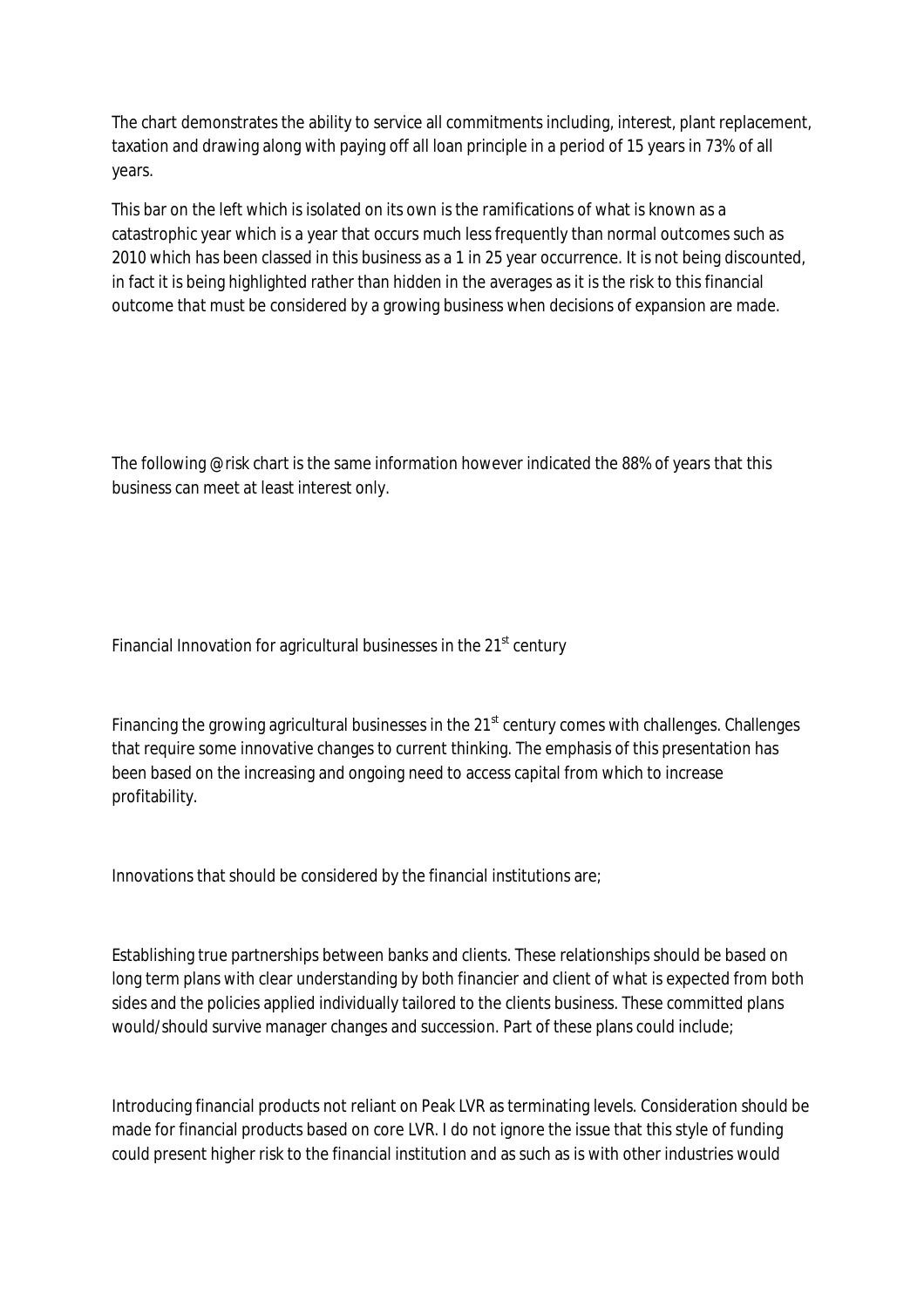attract, within reason, higher risk margins. I see no issue with this as an astute agricultural business would factor in the higher cost of funding in its expansion business plans.

Eliminating the slush fund style of funding where all debt is contained within one facility including what is clearly core debt and introducing/reintroducing Principle and Interest facilities with at least annual repayment. Nothing new, however the innovation is not such a facility but one that documents the ability to capitalise the principle (and possibly interest) in periods of poor returns. I would call this a 'catastrophic' provision. On the reverse side the facility, and the partnership plan with the client, should include the ability to pre-pay principle and interest when excess profits are made. In the case of the growing profitable business these two provisions combined would see the debt serviced in normal terms just recognise the variability of production.

Innovation that needs industry and/or government consideration

Shared equity. Whether this is between investor and operator or even consideration that financial institutions swap debt for equity either individually or within a co-owned entity such as PIBA of the 1980. As stated before there are significant barriers to the introduction of such arrangements. In addition financing of working capital would also need to come from within the equity partnership as, under current funding policies within banks, it would be difficult to source to source funding when there would be no access to security.

Off-take arrangements. These vehicles are already been utilised in some form with CBH Advance being one example. This product would be better served by signing longer term arrangements that allow for allocation of this funding earlier in the season and more certainty for producer and buyer.

Risk Mitigation insurance. It would appear that this box has been opened again in recent times. Given that, in reality this insurance is as much about protecting the financier against risk as it is the farmer, Banks need to be actively involved in the development and implementation of this innovation. I believe the industry would appreciate some 'financial skin in the game' from the Banks when it comes to this issue. Failing this assistance, and I suspect it will not be forthcoming, the introduction of this type of product will require the support of government, state and federal. I am not a supporter of direct subsidy as, being a bit of a cynic, I think the insurers will just bank the subsidy via more expensive premiums than necessary. However, as with the history of financing agriculture, government support at some level will be vital for this advancement to be made.